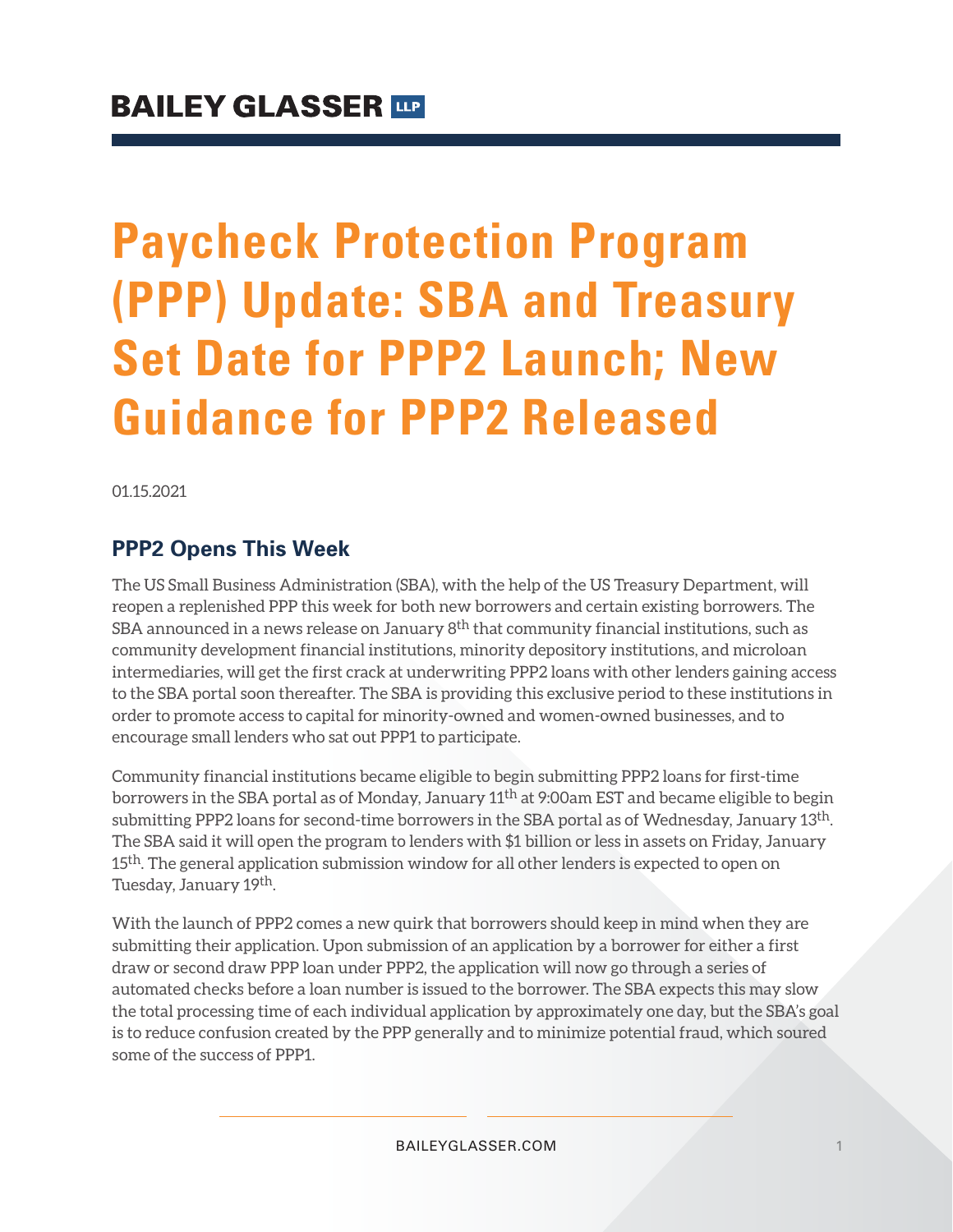#### PAYCHECK PROTECTION PROGRAM (PPP) UPDATE: SBA AND TREASURY SET DATE FOR PPP2 LAUNCH; NEW GUIDANCE FOR PPP2 RELEASED

### **SBA and Treasury Issue New PPP Guidance**

On January 6<sup>th</sup>, the SBA and Treasury issued new guidance for PPP2 in the form of two new interim final rules (IFRs). The first new IFR, titled *Business Loan Program Temporary Change; Paycheck Protection Program as Amended by Economic Aid Act*, incorporates the amendments to the PPP made by the Economic Aid to Hard-Hit Small Businesses, Nonprofits, and Venues Act (Economic Aid Act) as well as consolidates all of the IFRs issued to date dealing with borrower eligibility, lender eligibility, the PPP application requirements, and loan forgiveness. The second new IFR, titled *Business Loan Program Temporary Changes; Paycheck Protection Program Second Draw Loans*, implements the key provisions of section 311 of the Economic Aid Act which adds a second temporary program to the PPP allowing some eligible borrowers who received a PPP1 loan to apply for and receive a second PPP loan under PPP2.

# **PPP2 Loan Terms and Conditions**

PPP2 loans are generally subject to the same terms and conditions as PPP1, including:

- no collateral or personal guarantees are required;
- 100% guaranteed by the federal government;
- interest rate of 1%, calculated on a non-compounding, non-adjustable basis;
- 5-year loan term;
- neither the federal government nor the borrower's lender will charge any fees; and
- loan payments will be deferred for borrowers who apply for loan forgiveness until the SBA remits the borrower's loan forgiveness amount to the borrower's lender.

In a small, but beneficial change from PPP1, eligible borrowers for either first draw or second draw PPP2 loans may now set their loan's covered period to any length of time between eight and twenty-four weeks rather than having to choose either eight or twenty-four weeks. In addition, borrowers may now choose either calendar year 2019 or 2020 as the base period for purposes of calculating their PPP2 loan. These new developments should provide businesses with much needed flexibility in choosing whether to participate in PPP2.

#### *Eligibility for First Draw and Second Draw PPP2 Loans*

The Economic Aid Act generally tracks the original rules applicable to PPP1 and makes available PPP2 loans to borrowers that were in operation as of February 15, 2020 (subject to the exception for seasonal employers) and meet one of the following criteria: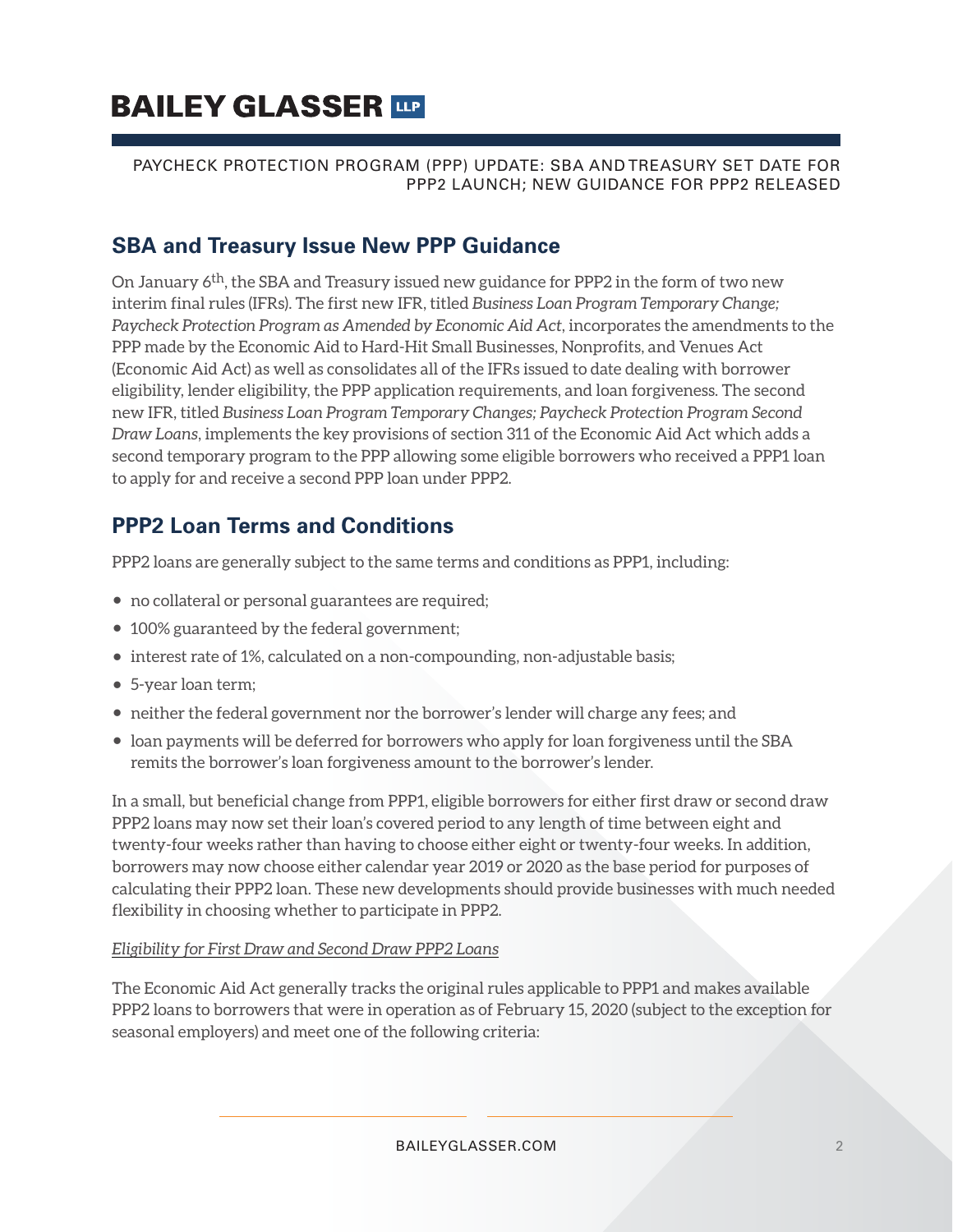#### PAYCHECK PROTECTION PROGRAM (PPP) UPDATE: SBA AND TREASURY SET DATE FOR PPP2 LAUNCH; NEW GUIDANCE FOR PPP2 RELEASED

- $\bullet$  a small business concern, a tax-exempt nonprofit organization described in IRC 501(c)(3) or 501(c) (19), or a Tribal business described in section 31(b)(2)(C) of the Small Business Act, and employs no more than 500 employees (or the applicable NAICS size standard for the industry);
- an independent contractor, eligible self-employed individual, or sole proprietor;
- a housing cooperative, an eligible IRC 501(c)(6) organization (excludes professional sports leagues and political campaigns), or an eligible destination marketing organization, that employs no more than 300 employees (note the difference from 500 which typically applies to first draw PPP loans);
- a news organization that is majority owned or controlled by a NAICS code 511110 or 5151 business or a nonprofit public broadcasting entity with a trade or business under NAICS 511110 or 5151 that employs no more than 500 employees (or the applicable NAICS size standard for the industry); or
- an entity, including but not limited to a not-for-profit entity, that is otherwise ineligible for SBA 7 (a) loans but is specifically deemed eligible by the rules applicable to the PPP (includes churches, businesses with legal gambling revenue, etc.).

Not surprisingly, the SBA has removed publicly traded companies and businesses in which the President, the Vice President, the head of an Executive Department, or a Member of Congress, or the spouse of such person, directly or indirectly holds a controlling interest, from the list of eligible borrowers. This development was anticipated given the immense amount of backlash that was received during PPP1 due to the eligibility of these businesses.

In addition to meeting the rules set forth above, eligible borrowers that previously received a PPP1 loan will be able to receive a second draw PPP2 loan if the borrower:

- will use or has used the full amount of its PPP1 loan only for authorized uses as set forth in the CARES Act on or before the expected date the borrower's PPP2 loan will be disbursed;
- has no more than 300 employees; and
- can show a year-over-year decline in gross receipts of at least 25% between comparable quarters in 2019 and 2020.

#### *Eligible Loan Amounts for First Draw and Second Draw PPP2 Loans*

Similar to PPP1, eligible borrowers for first draw or second draw PPP2 loans may generally receive a loan in the amount of 2.5 times the borrower's average 2019 or 2020 monthly payroll costs (\$100,000 annualized cap per employee). For eligible borrowers that are hotels or restaurants with NAICS codes starting with "72", that amount is generally 3.5 times the borrower's average 2019 or 2020 monthly payroll costs (\$100,000 annualized cap per employee).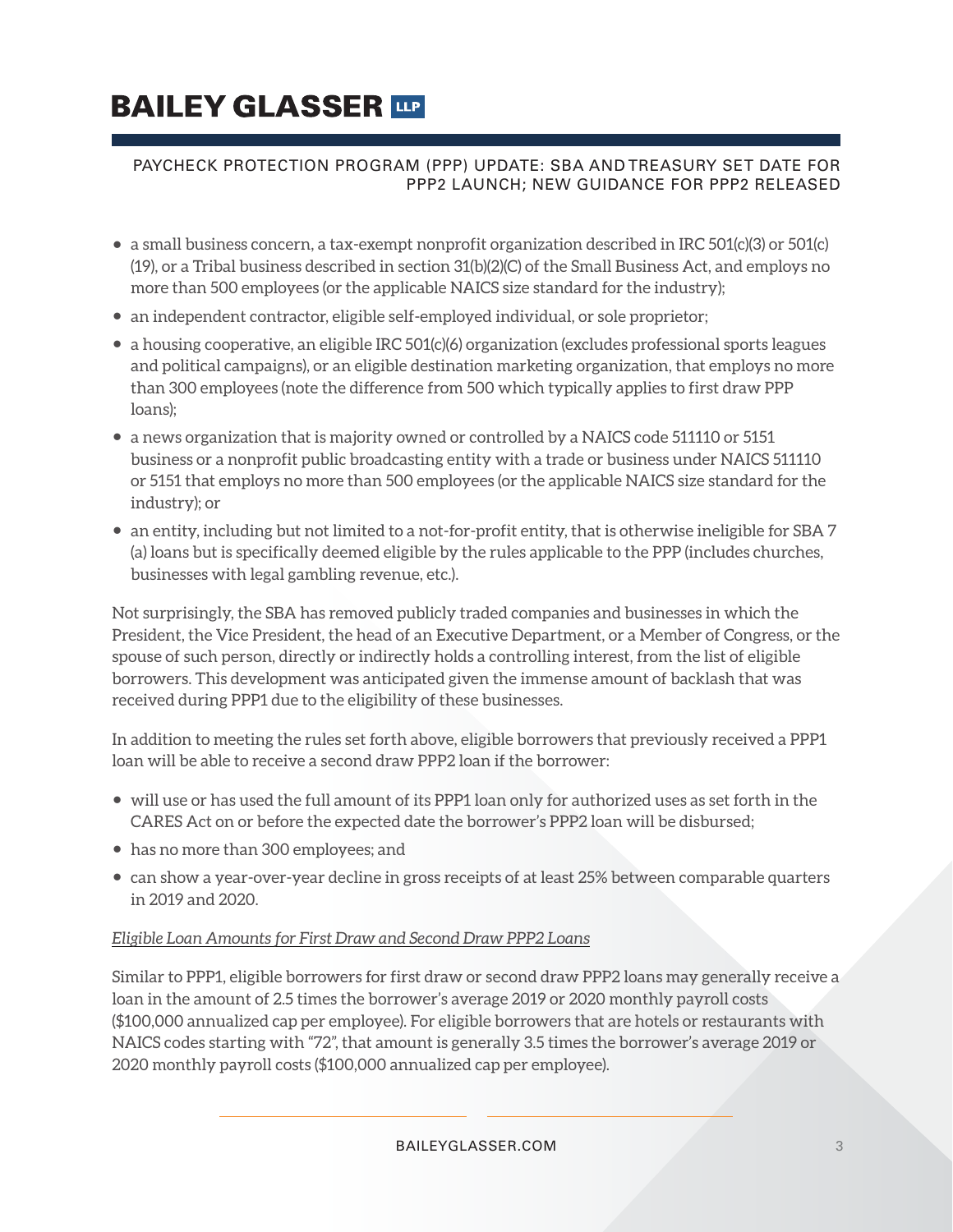#### PAYCHECK PROTECTION PROGRAM (PPP) UPDATE: SBA AND TREASURY SET DATE FOR PPP2 LAUNCH; NEW GUIDANCE FOR PPP2 RELEASED

Eligible borrowers receiving first draw PPP2 loans will be capped at \$10 million, the same amount as in PPP1. On the other hand, eligible borrowers receiving second draw PPP2 loans will be capped at \$2 million.

#### *Forgiveness of First Draw and Second Draw PPP2 Loans*

Both first draw and second draw PPP2 loans will be eligible for full loan forgiveness if during the covered period chosen by the Borrower:

- employee and compensation levels are maintained in the same manner as required for PPP1 loans;
- the PPP2 loan proceeds are spent appropriately on payroll costs and other eligible expenses; and
- at least 60% of the borrower's PPP2 loan proceeds are spent on eligible payroll costs.

The SBA has expanded the list of eligible expenses from PPP1, which included expenses such as rent, utilities, mortgages, and interest on existing debt, to include essential supplier costs, personal protection equipment, operational expenses (i.e., software, accounting, cloud storage, etc.).

In another positive development, borrowers of PPP2 loans in an amount not more than \$150,000 can now simply provide their lender with a signed certification of not more than one page that describes the number of employees the borrower was able to retain due to receipt of the loan, the estimated total amount of the loan spent on eligible payroll costs, and the total loan amount received. This new, simplified forgiveness process for PPP2 loans equal to or less than \$150,000 (nearly 90% of all PPP1 loans were for \$150,000 or less) will make the forgiveness process much simpler and much less burdensome on the SBA. With this development will come a new simplified loan forgiveness application, which the SBA must release by no later than January 20, 2021.

## **New PPP Application Forms Released**

Late afternoon on Friday, January  $8<sup>th</sup>$ , the SBA and Treasury released an updated first draw borrower loan application form and a new second draw borrower loan application form for the launch of PPP2. The new forms are Form 2483 (PPP Borrower Application Form) and Form 2483-SD (PPP Second Draw Borrower Application Form).

Bailey Glasser stands ready to assist you with any questions or concerns you may have regarding your current PPP1 loan or applying for a first draw or second draw PPP2 loan, as well as any questions or concerns you may have regarding access to a community financial institution or the new PPP forms released by the SBA. We will continue to monitor the PPP and will provide updates accordingly. Please contact Bailey Glasser directly here.